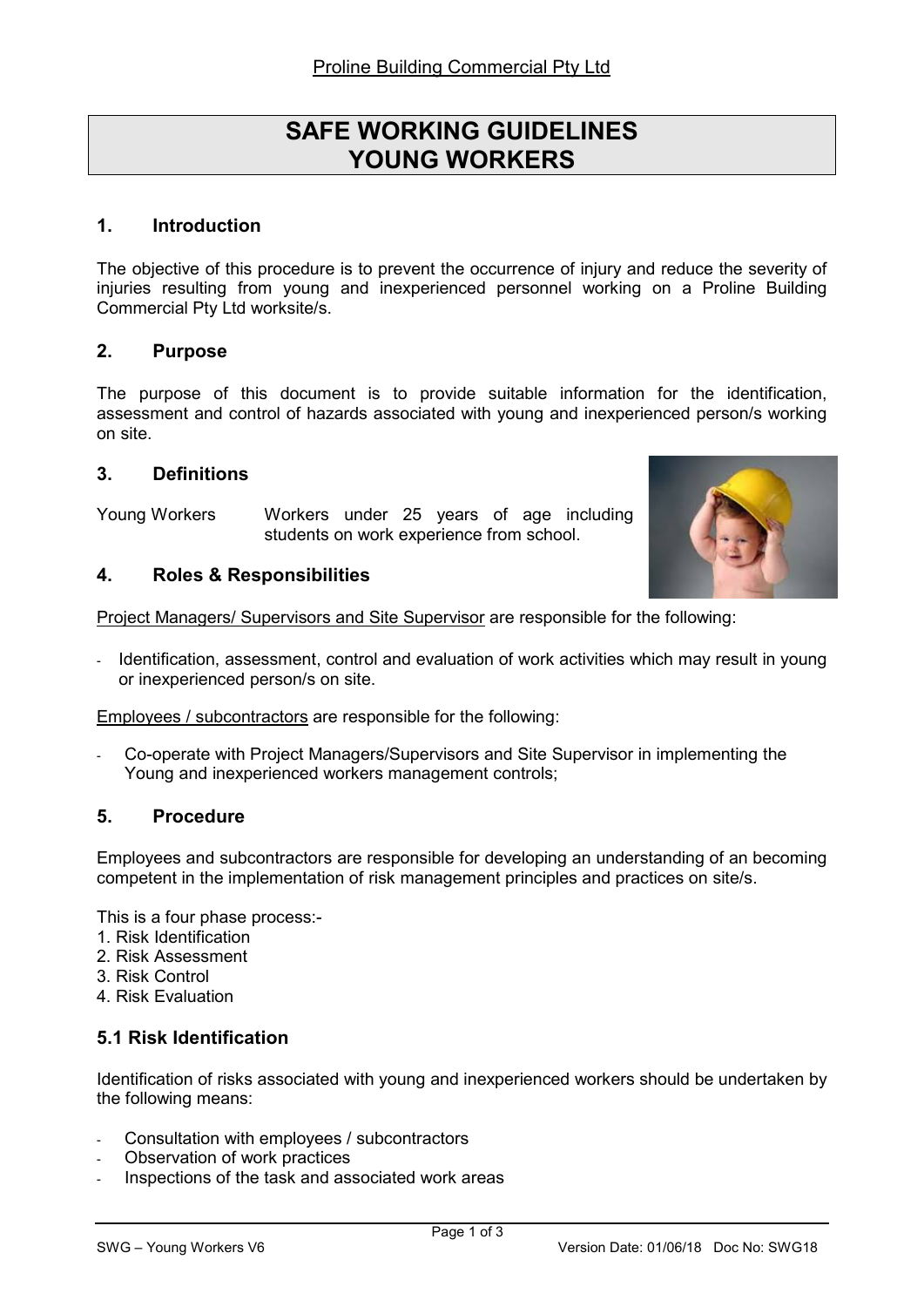Examine workplace injury records to assess what activities have occurred to what tasks being carried out, which may cause injury, illness or incident in young and inexperienced personnel.

# 5.2 Risk Assessment

Identified hazards should then be prioritized according to the severity of injury, frequency of task and probability whilst performing the task. When assessing the risk, consideration will be given to:

- Occupation or job/task of the person exposed
- Work environment
- Duration and frequency
- The skills, training and experience of the young person

The most common injuries to young workers are:

- 1. Sprains and strains
- 2. Open wounds
- 3. Factures
- 4. Bruising and crushing
- 5. Burns

The most common causes of injury to Young Workers:

- 1. Manual Handling
- 2. Slips, trips and falls
- 3. Being hit by Plant and moving objects
- 4. Falls from height
- 5. Hitting moving objects.

# 5.3 Risk Control

It is the responsibility of all employees and subcontractors involved in the young worker hazard management process to ensure that control measures that are put in place by Proline are adhered too. Risk Control is the means for minimizing or eliminates the identified risk and is carried out using the following heiarchary of control:

- Eliminate the risk by ceasing the hazardous component or activity
- Substitute a less harmful alternative hazard substance or process
- Isolate the hazard at source using engineering means
- Introduce administrative controls to minimize exposure
- Use of Personal Protective Equipment

When considering control options the following should be considered:

- Providing instruction, supervision and training of the young worker;
- The duration and frequency of the task,
- The workload of the person/s undertaken the tasks.